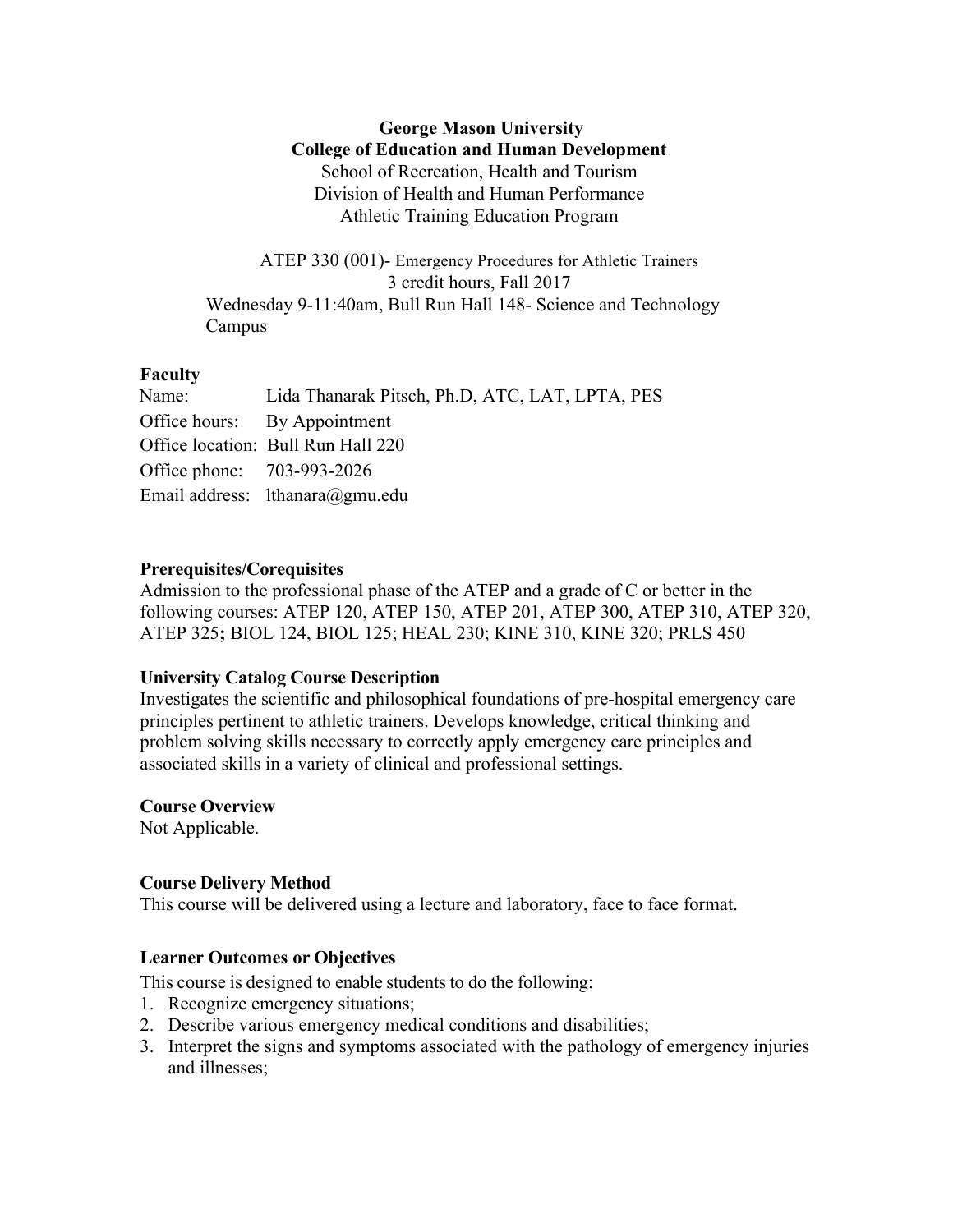- 4. Demonstrate the proper planning, assessment, and evaluation procedures for medical emergencies;
- 5. Identify the components of an emergency medical services (EMS) system;
- 6. Employ emergency care skills for injury and illnesses;
- 7. Demonstrate the ability to select and utilize appropriate emergency medical equipment; and
- 8. Triage emergency medical conditions and determine appropriate interventions and/or medical referral.

## **Professional Standards**

The course meets Commission on Accreditation of Athletic Training Education (CAATE) competencies and proficiencies in one or more of the following content areas: evidence-based practice, prevention and health promotion, clinical examination and diagnosis, acute care of injury and illness, therapeutic interventions, psychosocial strategies and referral, healthcare administration, professional development and responsibility.

## **Required Texts**

Miller, Berry. (2011). *Emergency Response Management for Athletic Trainers*, 1st ed. Lippincott Williams & Wilkins, Philadelphia.

## **Course Performance Evaluation**

Students are expected to submit all assignments on time in the manner outlined by the instructor. Students will be evaluated on content standards (knowledge gained) and performance (demonstration of the content). Content standards will be assessed via written quizzes and exams. Performance will be assessed through completion of class activities.

### • **Emergency Skills Assessment**

Students will be required to perform two patient assessments which is the practical portion of the student's cognitive and psychomotor competencies. All assessments are cumulative.

### • **Quizzes**

There will be daily quizzes during the semester. Quizzes will be objective or shortanswer in nature. Information in the textbook, presented for reading assignments, lecture as well as lab will be used in the quizzes. Quizzes will be given during the first 5 minutes of class time. **If you are late for class, you may not make-up the quiz once it has started.**

### • **Athletic Emergency Presentation**

Students will be required to present on an assigned emergency topic related to the emergency care in athletics as discussed in class. A project description will be provided separately.

• **Written Examinations**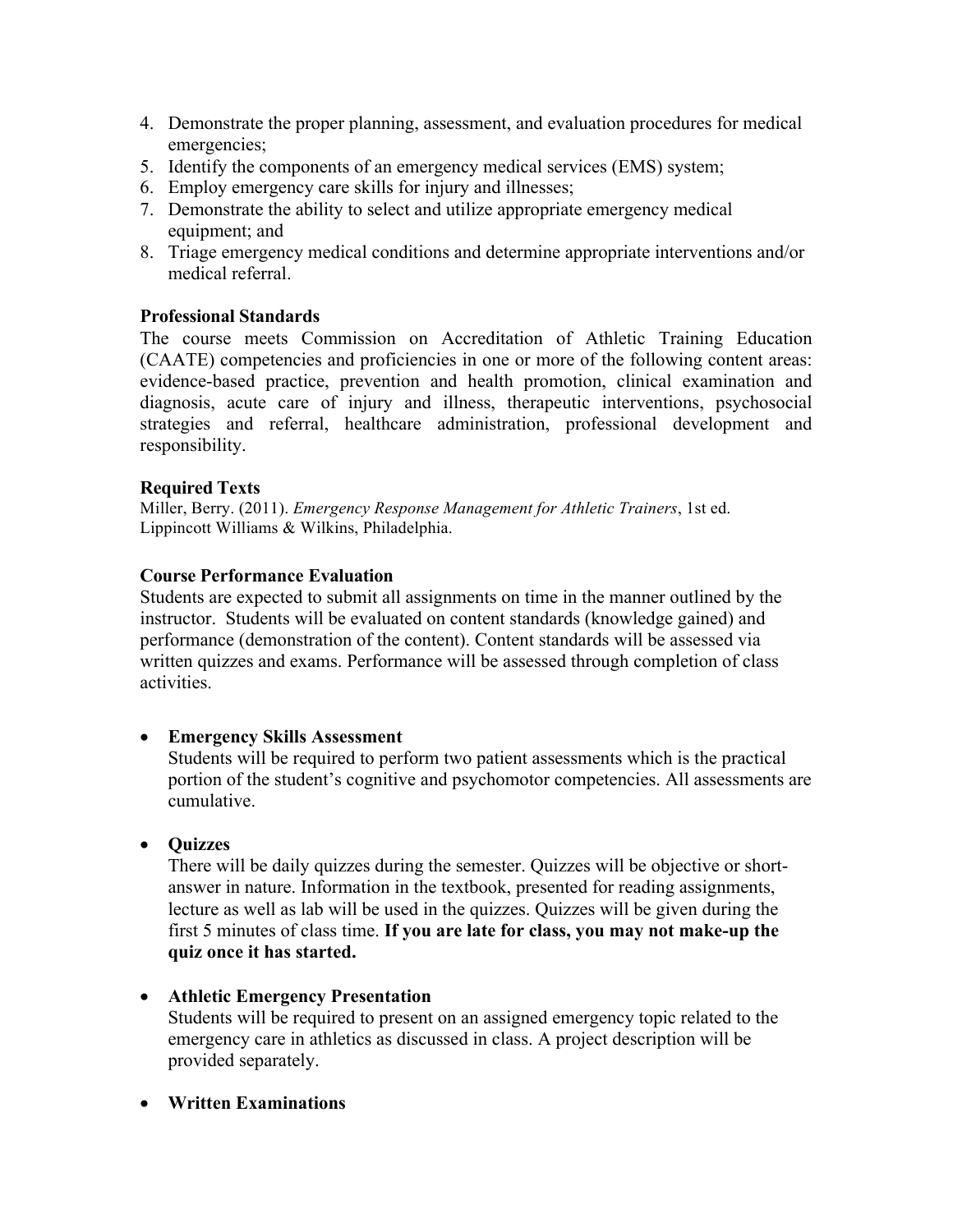Three written exams will consist of written and practical portions assessing students' cognitive competencies.

## • **Course Performance Evaluation Weighting**

| <b>ASSESSMENT METHOD</b>               | <b>NUMBER</b> | <b>POINTS EACH</b> | <b>POINTS TOTAL</b> |
|----------------------------------------|---------------|--------------------|---------------------|
| <b>Emergency Skills Assessment</b>     |               |                    | 375                 |
| Written Examinations                   |               |                    | 375                 |
| Quizzes                                |               |                    | 90                  |
| <b>Athletic Emergency Presentation</b> |               |                    | 50                  |
| <b>TOTAL</b>                           |               |                    | 880                 |

The student's final letter grade will be earned based on the following scale:

A: (93%) A-:  $(90\%)$  $B^{+}$ : (87%) B: (83%) B-:  $(80\%)$  $C^{+}$ : (77%)  $C: (73%)$  $C-$ : (70%) D:  $(63%)$  $F: < 63\%$ 

## **Professional Dispositions**

Students are expected to exhibit professional behaviors and dispositions at alltimes. It is critical each student conduct themselves in an appropriate manner and decorum fitting of a health care provider. Making light of injuries, conditions, or illnesses that is not respectful to the class, instructor, or patient study will not be tolerated. Submission of documents or assignments should not include personal information and comply with Health Insurance Portability & Accountability Act (HIPPA) regulations.

## **Core Values Commitment**

The College of Education and Human Development is committed to collaboration, ethical leadership, innovation, research-based practice, and social justice. Students are expected to adhere to these principles: http://cehd.gmu.edu/values/.

## **GMU Policies and Resources for Students**

## *Policies*

• Students must adhere to the guidelines of the Mason Honor Code (see http://oai.gmu.edu/the-mason-honor-code/).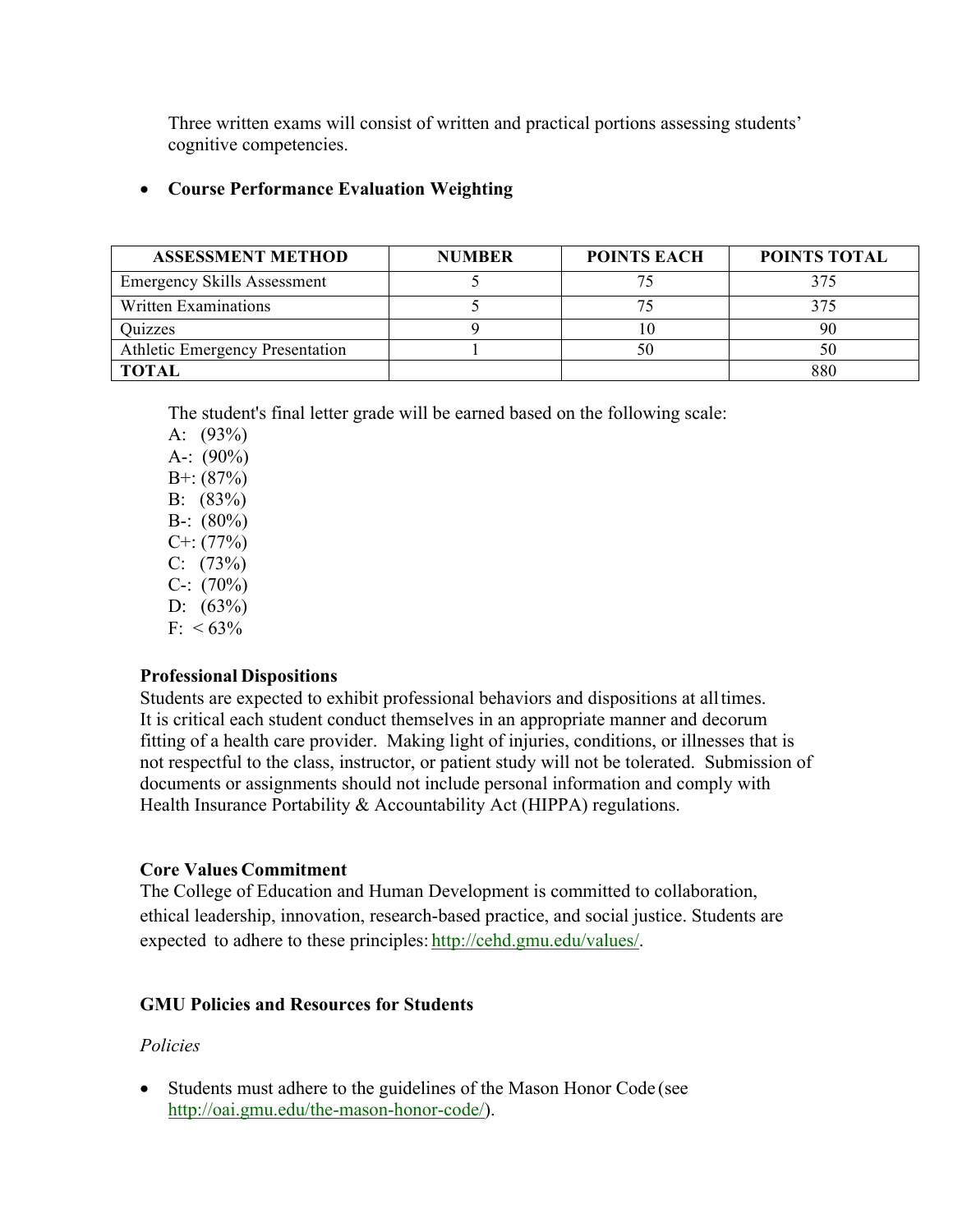- Students must follow the university policy for Responsible Use of Computing (see http://universitypolicy.gmu.edu/policies/responsible-use-of-computing/).
- Students are responsible for the content of university communications sent to their Mason email account and are required to activate their account and check it regularly. All communication from the university, college, school, and program will be sent to students **solely** through their Mason email account.
- Students with disabilities who seek accommodations in a course must be registered with George Mason University Disability Services. Approved accommodations will begin at the time the written letter from Disability Services is received by the instructor (seehttp://ods.gmu.edu/).
- Students must follow the university policy stating that all sound emitting devices shall be silenced during class unless otherwise authorized by the instructor.

## *Campus Resources*

- Support for submission of assignments to Tk20 should be directed to tk20help@gmu.edu or https://cehd.gmu.edu/api/tk20. Questions or concerns regarding use of Blackboard should be directed to http://coursessupport.gmu.edu/.
- The George Mason University Writing Center staff provides a variety of resources and services (e.g., tutoring, workshops, writing guides, handbooks) intended to support students as they work to construct and share knowledge through writing (see http://writingcenter.gmu.edu/).
- The George Mason University Counseling and Psychological Services (CAPS) staff consists of professional counseling and clinical psychologists, social workers, and counselors who offer a wide range of services (e.g., individual and group counseling, workshops and outreach programs) to enhance students' personal experience and academic performance (see http://caps.gmu.edu/).
- The George Mason University Office of Student Support staff helps students negotiate life situations by connecting them with appropriate campus and offcampus resources. Students in need of these services may contact the office by phone (703-993-5376). Concerned students, faculty and staff may also make a referral to express concern for the safety or well-being of a Mason student or the community by going to http://studentsupport.gmu.edu/, and the OSS staff will follow up with the student.

**For additional information on the College of Education and Human Development, please visit our website https://cehd.gmu.edu/.**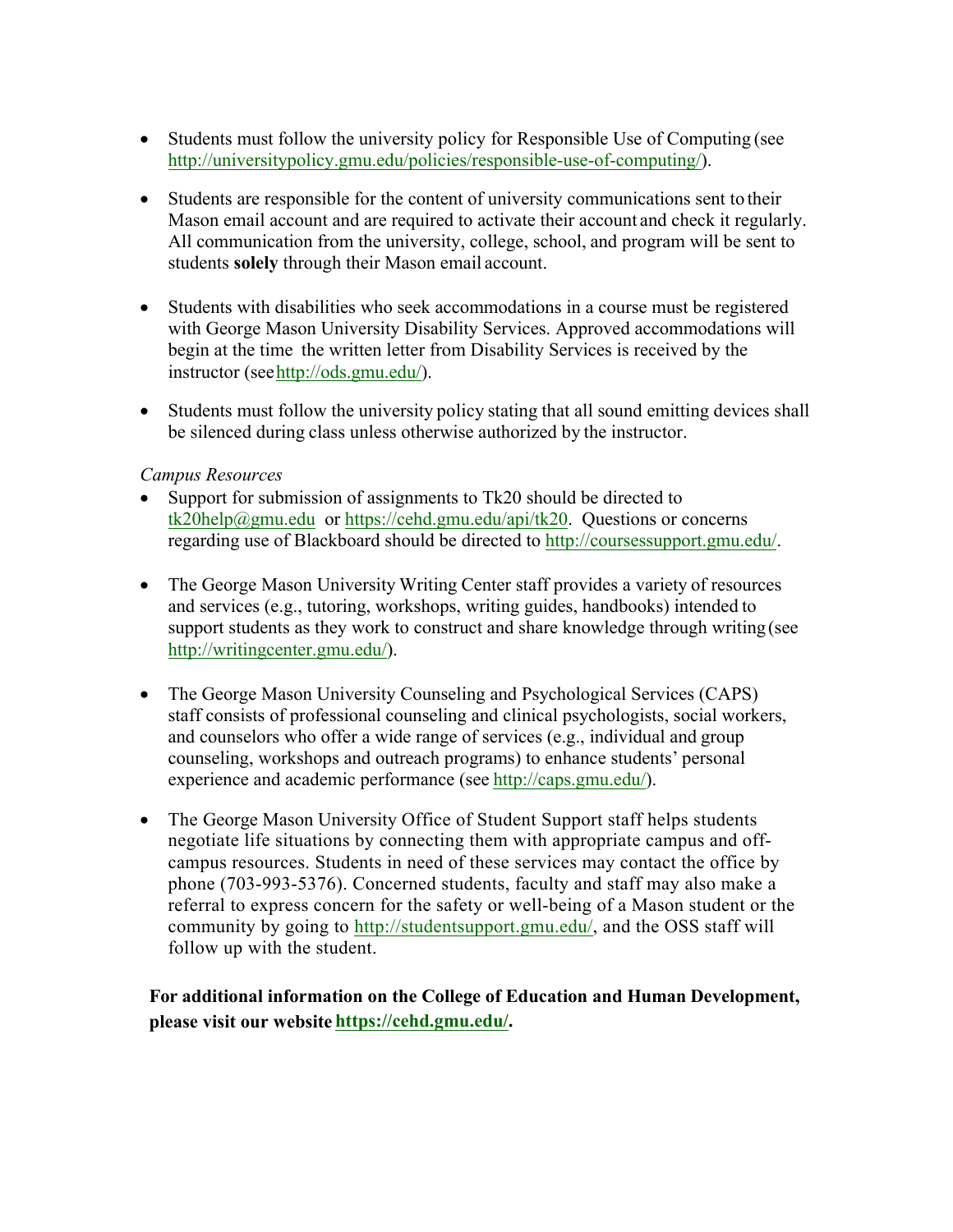# **Class Schedule**

| <b>DAY</b>  |       | DATE COURSE TOPIC                                                               | <b>ASSIGNMENT</b> |
|-------------|-------|---------------------------------------------------------------------------------|-------------------|
| M           | 8/28  | Introduction to class-The Certified Athletic Trainer                            | Chapter 1         |
|             |       | <b>F2F</b> : Bagging                                                            |                   |
| M           | 9/11  | Primary, Secondary, & Ongoing Assessment                                        | 8                 |
|             |       | <i>F2F: ABC &amp; LOC</i>                                                       |                   |
|             | 9/11  | Assessment of Vital Signs                                                       | 9                 |
|             |       | <b>F2F: ABC &amp; LOC</b>                                                       |                   |
| M           | 9/18  | Recognition & Management of Hypofusion                                          | 13                |
|             |       | F2F: Vital signs, pulse, blood pressure, oxygen, respiration, temperature, pain |                   |
|             | 9/18  | General Medical/Sudden Illness                                                  | 19                |
|             |       | F2F: Vital signs, pulse, blood pressure, oxygen, respiration, temperature, pain |                   |
| M           | 9/25  | <b>WRITTEN TEST #1 Chapters 1, 8, 9, 13 &amp; 19</b>                            |                   |
|             |       | <b>SKILLS ASSESSMENT#1</b>                                                      |                   |
| M           | 10/2  | Allergic Reactions & Poisons                                                    | 20                |
|             |       | F2F: Vital signs, pulse, blood pressure, oxygen, respiration, temperature, pain |                   |
|             | 10/2  | <b>Environmental Emergencies</b>                                                | 18                |
|             |       | F2F: Epi-pen, glucose, poison, shock, asthma                                    |                   |
| Tue         |       | 10/10 Environmental Emergencies                                                 | 18                |
|             |       | F2F: Epi-pen, glucose, poison, shock, asthma                                    |                   |
| M           | 10/16 | <b>WRITTEN TEST #2 Chapters 18, 20</b>                                          |                   |
|             |       | <b>SKILLS ASSESSMENT #2</b>                                                     |                   |
| M           | 10/23 | Recognition & Management of Soft Tissue Injuries                                | 14                |
|             |       | <b>F2F: Wound care</b>                                                          |                   |
|             | 10/23 | Recognition & Management of Head & Spine Injuries                               | 14                |
|             |       | <b>F2F: Wound care</b>                                                          |                   |
| $\mathbf M$ |       | 10/30 Recognition & Management of Head & Spine Injuries                         | 17                |
|             |       | F <sub>2F</sub> : Wound care                                                    |                   |
|             |       | 10/30 Recognition & Management of Skeletal Injuries                             | 17                |
|             |       | <b>F2F: Immobilization</b>                                                      |                   |
| M           | 11/6  | <b>WRITTEN TEST #3 Chapters 14, 17</b>                                          |                   |
|             |       | <b>SKILLS ASSESSMENT #3 (Athletic Emergency Presentation)</b>                   |                   |
| M           |       | 11/13 Recognition & Management of Skeletal Injuries                             | 15                |
|             |       | <b>F2F</b> : Immobilization                                                     |                   |
|             |       | 11/13 Immobilization Techniques                                                 | 15                |
|             |       | F2F: Immobilization                                                             |                   |
|             |       | 11/13 Recognition & Management of Breathing Emergencies                         | 16                |
|             |       | F <sub>2F</sub> : Spine Board                                                   |                   |
| M           |       | 11/20 Recognition & Management of Breathing Emergencies                         | 10                |
|             |       | F <sub>2F</sub> : Spine Board                                                   |                   |
|             | 11/20 | Adjunct Breathing Devices & Oxygen                                              | 11                |
|             |       | F2F: Adjunct airway and oxygen                                                  |                   |
|             | 11/20 | Recognition & Management of Cardiac Emergencies                                 | 12                |
|             |       | F <sub>2F</sub> : Equipment removal                                             |                   |
| M           |       | 11/29 WRITTEN TEST #4 Chapters 10, 11, 12, 15 & 16                              |                   |
|             |       | <b>SKILLS ASSESSMENT #4</b>                                                     |                   |
| M           | 12/6  | <b>COMPREHENSIVE SKILLS ASSESSMENT</b>                                          |                   |
| $\mathbf M$ |       | 12/13 COMPREHENSIVE WRITTEN FINAL EXAMINATION (10:30-1:15pm)                    |                   |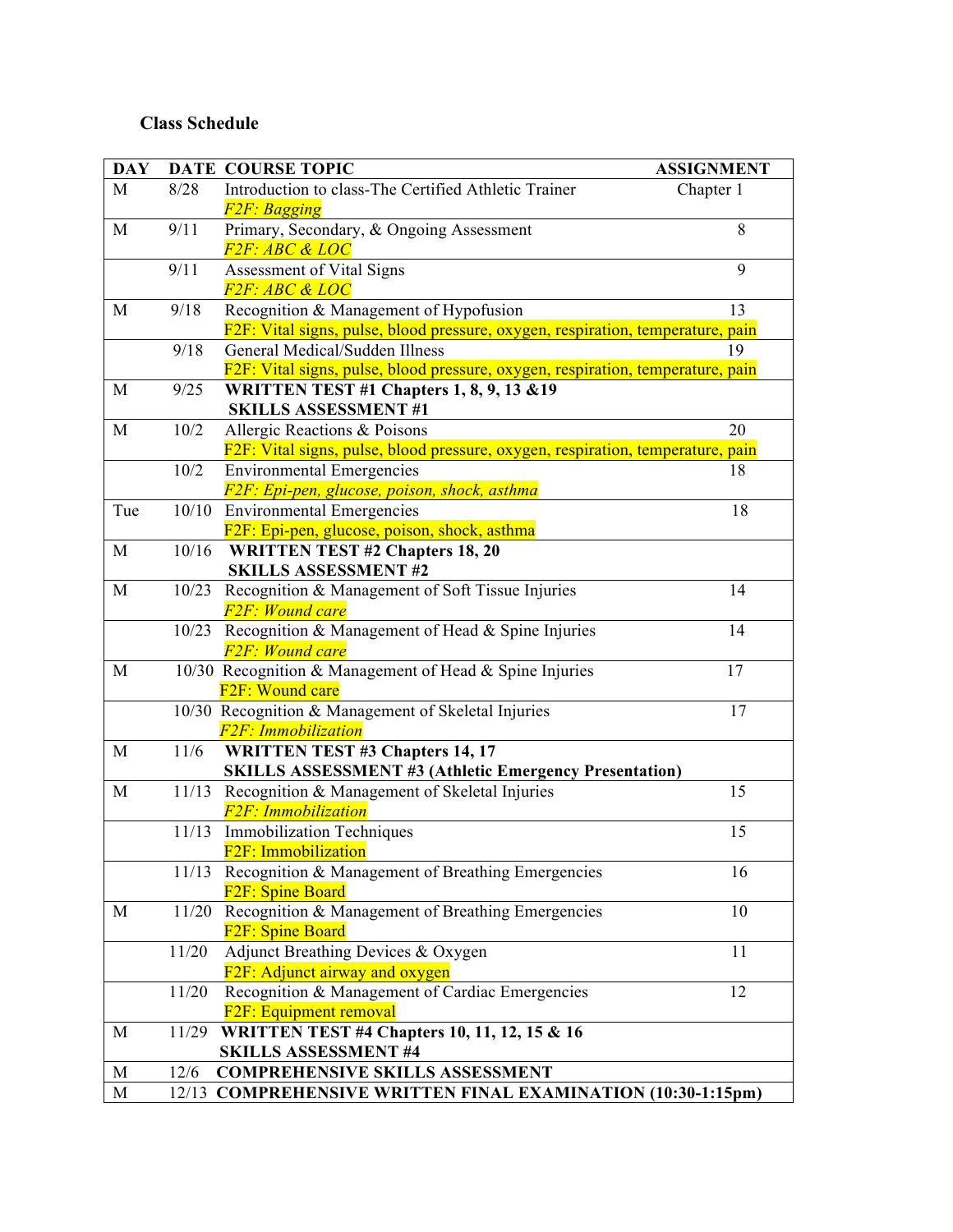Note: Faculty reserves the right to alter the schedule as necessary, with notification to students.

#### **Attendance**

Students are expected to be on time, attend all class meetings and be prepared for in class assignments and projects. Excused absences include the following: illness (must bring a receipt or note from a doctor), family death, athletic/academic event (contact instructor in advance), and others at the discretion of the instructor. For known upcoming absences, students must contact the instructor at least one week in advance of the missed class to make up work. In the case of illness or some other unforeseen absence, the student must contact the instructor before the course meeting via e-mail or telephone. At the next attended class meeting the student will discuss material that is to be completed. *Students will have one week from the excused absence to complete any missed assignments.* It is the student's obligation to pursue any make-up work.

#### **E-mail Correspondence**

Only messages that originate from a George Mason University address will be accepted. The following is an appropriate professional format:

Dear Dr. Pitsch; *(Beginning salutation)*

I am looking forward to your class. *(Text body)*

Regards, *(Ending Salutation)*

First Name Last Name *(Your name)*

#### **Technology Use During Class**

As per GMU policy, all sound emitting technology is required to be turned off during the class meeting time. Additionally, *no laptop computers, Smart Phones, or other technology* will be permitted for use during class time; the exceptions are for use during presentations/projects, and technology deemed as necessary by the Office of Disability Services. Students utilizing various technology devices during class will be asked to leave class and will not be permitted to complete course work or receive any points for assignments that day.

#### **Grading**

Every attempt will be made to grade and return assignments in a timely manner to provide students with constructive feedback. To provide students the opportunity to fully assess the feedback provided on graded assignments, the professor will be happy to answer any questions at the next class period following the return of the assignments or during the professor's office hours. The professor acknowledges the passion with regards to grades, but unprofessional and uncivil behavior either in person or through other modes of communication will not be tolerated.

#### **Name**

Your first and last name MUST be on your papers when you turn them in. Failure to put your name will result in a 0 for the assignment.

#### **Make Up Work**

Students who are absent or who arrive late without an official university or a medical doctor's excuse will not be permitted to participate in the class activities for credit the day of the absence